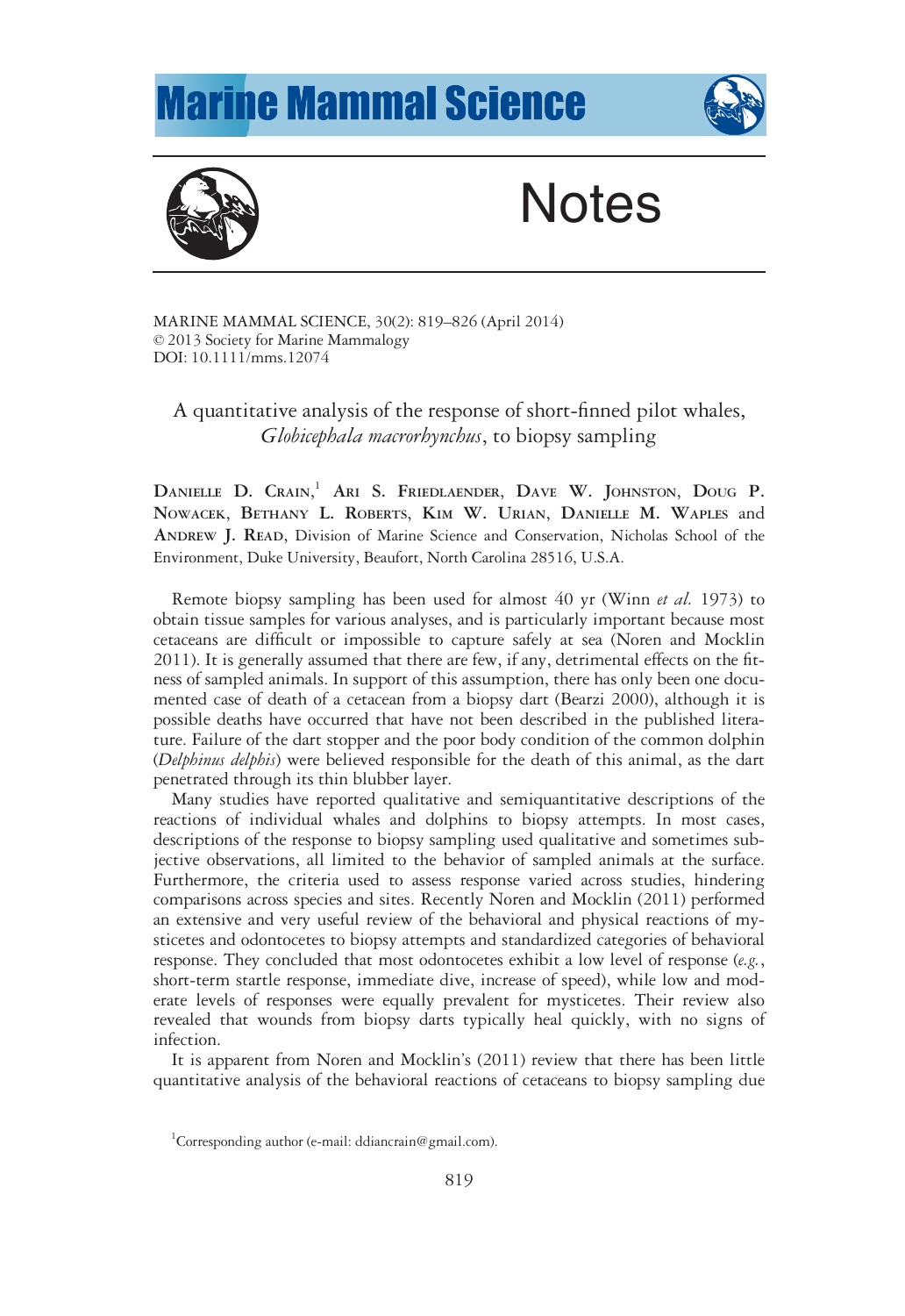to the difficulties of observing animals underwater after a biopsy attempt has been made. Most prior evaluations of the reaction of cetaceans to biopsy sampling have relied on observations made from onboard the sampling vessel immediately following impact of the biopsy dart and seldom provide information regarding the subsequent subsurface behavior of the animal. Digital acoustic recording tags (Johnson and Tyack 2003), or DTAGs, provide a novel opportunity to collect information on the subsurface behavior of cetaceans following biopsy sampling. We used DTAGs to examine the behavioral responses of short-finned pilot whales, *Globicephala macrorhynchus*, to biopsy attempts by quantifying behavior of animals prior to and following biopsy attempts. We examined five categories of behavior: foraging behavior, surface time, fine-scale body orientation, fluking rate and amplitude, and group vocalization rate.

We tagged whales during the summers of 2010 and 2011 off Cape Hatteras, North Carolina. The DTAG records sounds produced by the tagged whale and other sounds within the audio range of the tag's two hydrophones at a sampling rate of 192 kHz. The tag also records pitch, roll, heading, and depth using 3-axis accelerometers, magnetometers, and a pressure sensor, sampled at a frequency of 50 Hz. These measures can be used to reconstruct body orientation and movement patterns. The tags are attached noninvasively using four suction cups and are programmed to release after a predetermined time interval. A VHF antenna on the tag allowed us to locate and track these animals when they were at the surface. Once the tag was released and retrieved, data were downloaded via an infrared port for calibration and analysis.

We used two rigid-hulled inflatable boats (RHIB): the *Exocetus* (a 6 m RHIB with a single four-stroke 90 hp engine) and the *Balaena* (an 8 m RHIB with two fourstroke 90 hp engines) to collect samples. The use of two different engine configurations could be a confounding variable that influences behavioral responses to biopsy sampling (Gorgone *et al.* 2008), but we did not observe any qualitative differences in the responses of pilot whales to the two boats. We collected biopsy samples using  $25 \times$  M8, 25 mm stainless-steel sampling tips,  $25 \times$  ACC 3-71 shaft bolts, fired from a crossbow with 150 lb pull strength (Weller et al. 1997). We sampled eight whales in a total of 12 biopsy attempts (defined as any instance of contact between a biopsy dart and the body of the whale regardless of whether a tissue sample was collected) after DTAGs were attached. Records of two of the whales could not be used due to problems of data configuration on the DTAGs, giving a final sample of six pilot whales and eight total biopsy attempts. In 2010 we attempted to biopsy whale 186b three times before obtaining a tissue sample.

To identify the precise time a biopsy dart made contact with a whale, we listened to the audio record on the DTAG for the sound of the dart using Matlab. This sound was audible in all seven of the 2010 biopsy attempts, and one of two in 2011. This enabled us to define precise pre- and postbiopsy periods for subsequent analyses.

Biopsy attempts were typically made either just after the DTAG was attached or just before it was programmed to release from the whale. The time elapsed between attachment of the DTAG and biopsy attempts varied between 00:08:19 and 3:45:26. We analyzed 30 min periods before and after each biopsy attempt to assess changes in the foraging behavior of the animal (mean  $\pm$  SD: 27.3  $\pm$  3.2 min prebiopsy, and  $32.4 \pm 3.5$  min postbiopsy). We examined the rate of foraging dives (dives/min), the depths of these dives, and the rate of prey capture attempts (as indicated by echolocation buzzes in the audio record; buzzes/min). We defined a foraging dive as any submergence deeper than 20 m during which echolocation buzzes occurred (Aguilar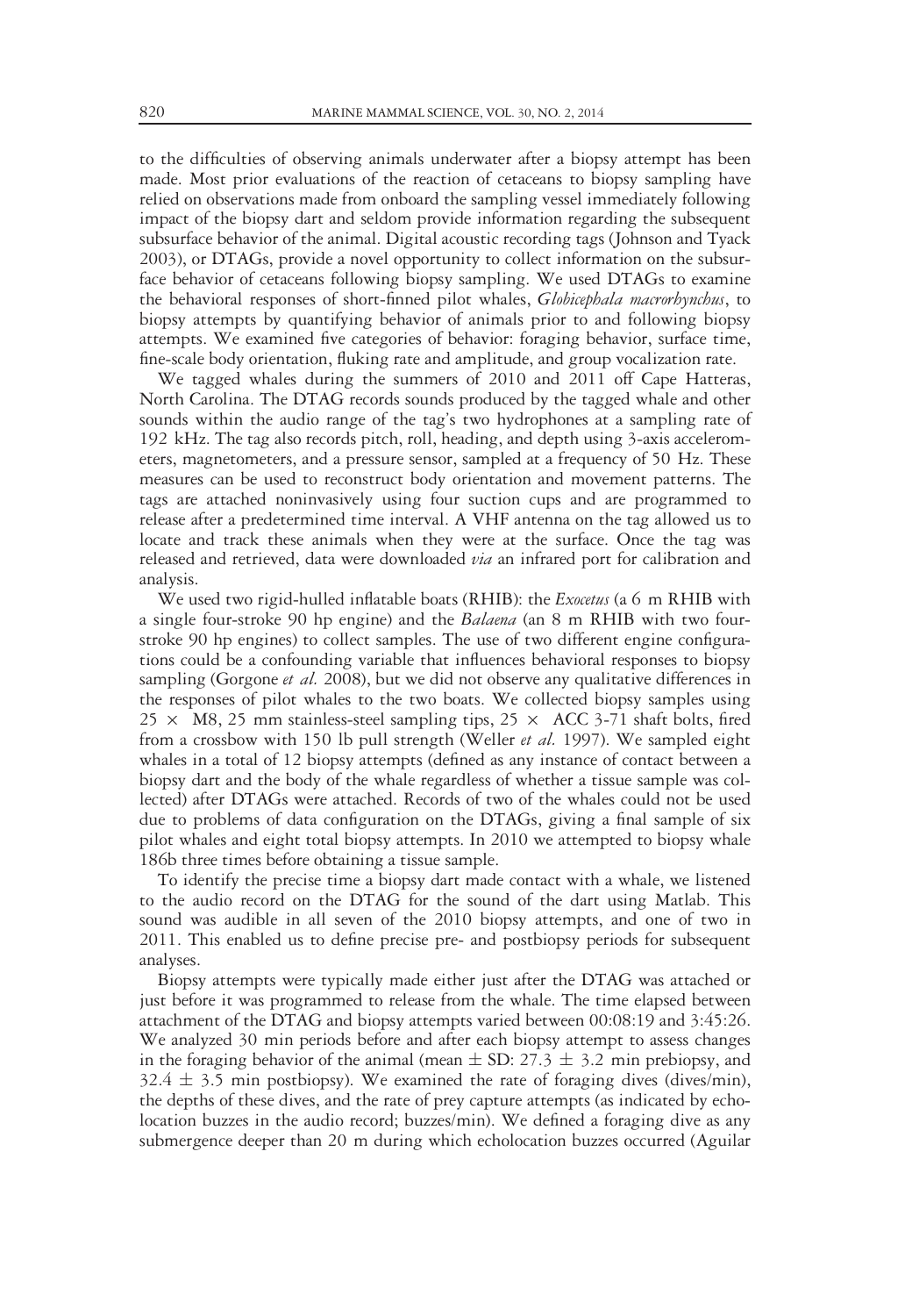de Soto *et al.* 2008) and determined whether whales stopped foraging after a biopsy attempt. If a dive was underway once the 30 min analysis period was over, we included the entire dive in our analyses. For whale 186b, we could not analyze the effect of the first two biopsy attempts on foraging behavior because the two attempts were less than 30 min apart.

We measured surface time (defined as the amount of time spent in the upper 3 m of the water column) for 30, 15, and 5 min before and after the biopsy attempt for each whale. If a surface period started before the 30, 15, or 5 min cutoff and/or ended after the cutoff, it was included in the analysis, extending some analyses slightly beyond the desired time period (mean  $\pm$  SD: 27.3  $\pm$  3.2 min prebiopsy, and  $32.4 \pm 3.5$  min postbiopsy) We did not include surface periods containing a biopsy attempt in analyses.

We used TrackPlot (Version 2.2), a custom visualization program (Ware et al. 2006), to extract body orientation and acceleration data for each whale to examine the immediate response of whales to biopsy attempts. We calculated absolute change in body orientation over a series of 0.8 s time steps, before and after each biopsy attempt (Agostinelli 2009, Champley 2009, R Development Core Team 2011). We combined heading and pitch into one measurement, "pointing angle" as in Miller et al. (2004), but examined roll separately. Pointing angle was calculated using greater circle distance (Agostinelli 2009), a visual depiction of which can be found in figure 1 of Miller *et al.* (2004). First, we compared the average roll and pointing angle 4.8 s before the biopsy attempt to 4.8 s after the biopsy attempt (using a paired  $t$ -test) for the six whales, to determine the short-term effect of the biopsy attempt. We chose this time interval because analysis over a longer time period could disguise an ephemeral response. To compare the change in body orientation during the biopsy sampling period as compared to surface periods at least 30 s before the biopsy attempt, we randomly selected 100 surface periods, each 12 time steps (9.6 s) long, for all six animals. Using these 100 randomly selected control sections as the experimental mean and the 12 time steps centered around the biopsy attempt as the null, we executed a one-sample *t*-test for each biopsy attempt.



Figure 1. Absolute change in body orientation. The blue line is the pointing angle during the biopsy attempt and red is the roll angle during the biopsy attempt. The vertical black line is the time the biopsy dart struck the animal.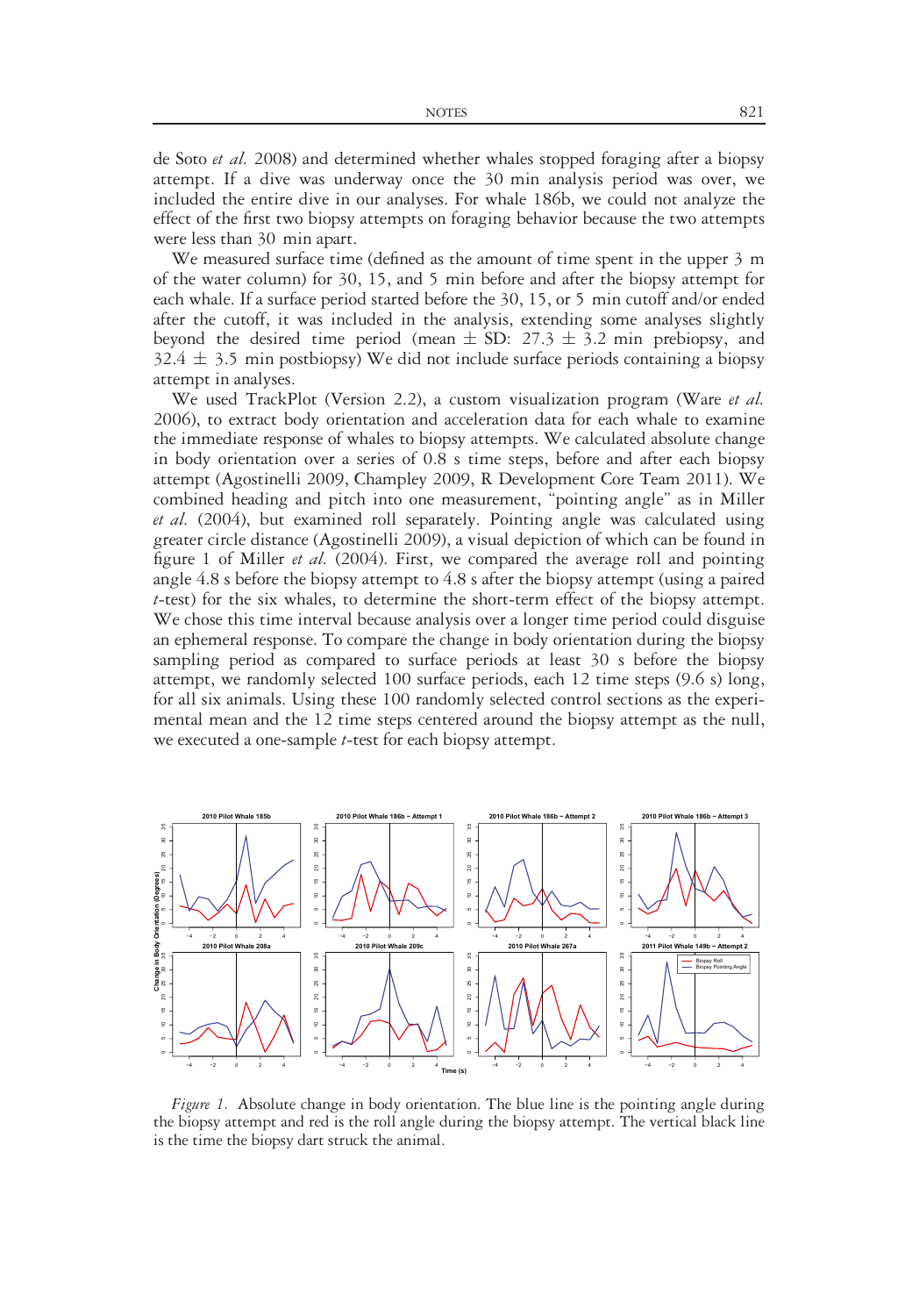An increase in fluke rate and/or fluke amplitude may contribute to a startle response. We calculated fluke rate in TrackPlot by taking the second derivative of the pitch angle for the entire track, after which a Fourier analysis (FFT) of the 25.6 s time sequence (or 32 time steps) is carried out over the desired time window using a Hamming filter. The centroid of this metric gives the fluking wavelength and the integral provides the relative energy, providing a fluking rate where the frequency is equal to 1/wavelength and fluke amplitude is a relative measure of the magnitude of fluke motion. We used a TrackPlot function specifically designed to calculate fluke amplitude and rate over 32 time steps (25.6 s) before and after the biopsy attempt. Some whales dove immediately after a biopsy attempt (we defined a dive as any submergence deeper than 3 m). Fluke amplitude for whales that submerged deeper than 3 m below the surface decreased greatly, so we did not analyze fluke amplitude for these whales.

We used Matlab to examine the audio record 30 s before and after each biopsy attempt and analyzed these records using Adobe Audition (Version 2.0) in 3 s segments. We assumed that individuals in the group of the tagged whale produced all of the vocalizations in the audio record. We summed occurrences of all whistle types and social buzzes, but did not include echolocation clicks because they are used primarily in foraging. After determining normality of the data, we employed a paired ttest to determine significance of any differences observed in the group vocalization rate before and after each biopsy attempt.

Only one whale (185b) did not dive in the 30 min before or after a biopsy attempt. During the third biopsy attempt, whale 186b did not make any foraging dives, but dove to 21 m before the biopsy attempt and to 22 m and 34 m in the 30 min afterwards. Whale 149b executed a nonforaging dive to 23 m before the biopsy attempt and afterwards dove to 501 m, producing 15 foraging buzzes. Three whales (208a, 209c, and 267a) exhibited foraging behavior before and after biopsy attempts (Table 1).

There was no significant difference between the cumulative time spent within 3 m of the surface 30 min before and 30 min after biopsy attempts. On average, whales spent 535  $\pm$  164 s near the surface in the 30 min before a biopsy attempt and 501  $\pm$  137 s near the surface after the attempt (t = 0.55, df = 5, P = 0.61). We repeated these analyses for 15 and 5 min pre- and postbiopsy with no difference in the results.

Pilot whales did not demonstrate a significant difference in body orientation 4.8 s after the biopsy attempt as compared to before. However, five of the six whales analyzed showed a significant increase in both pointing angle and roll during the 4.8 s before and after the biopsy attempt when compared to the 100 randomly selected control periods of 9.6 s (Fig. 1). Only one whale (267a) did not exhibit a significant increase in both pointing angle and roll during this time period. This whale significantly increased its roll, but significantly decreased its pointing angle.

There was a general trend of increased fluke rate after a biopsy attempt, but fluke amplitude dropped quickly during a dive because whales fluke strongly before gliding during descent. In the three instances during which the whales did not dive immediately after a biopsy attempt we observed an increase in fluke amplitude, but our sample size is too small for proper analysis of this trend.

The first biopsy attempts for whales 185b, 186b, 208a, and 267a, and second biopsy attempt of whale 149b elicited an increase in group vocalization rates ( $t =$ –5.0,  $df = 4$ ,  $P = 0.007$ ; Table 2). There were two exceptions to this trend. Group vocalizations increased after the first biopsy attempt of whale 186b, but the latter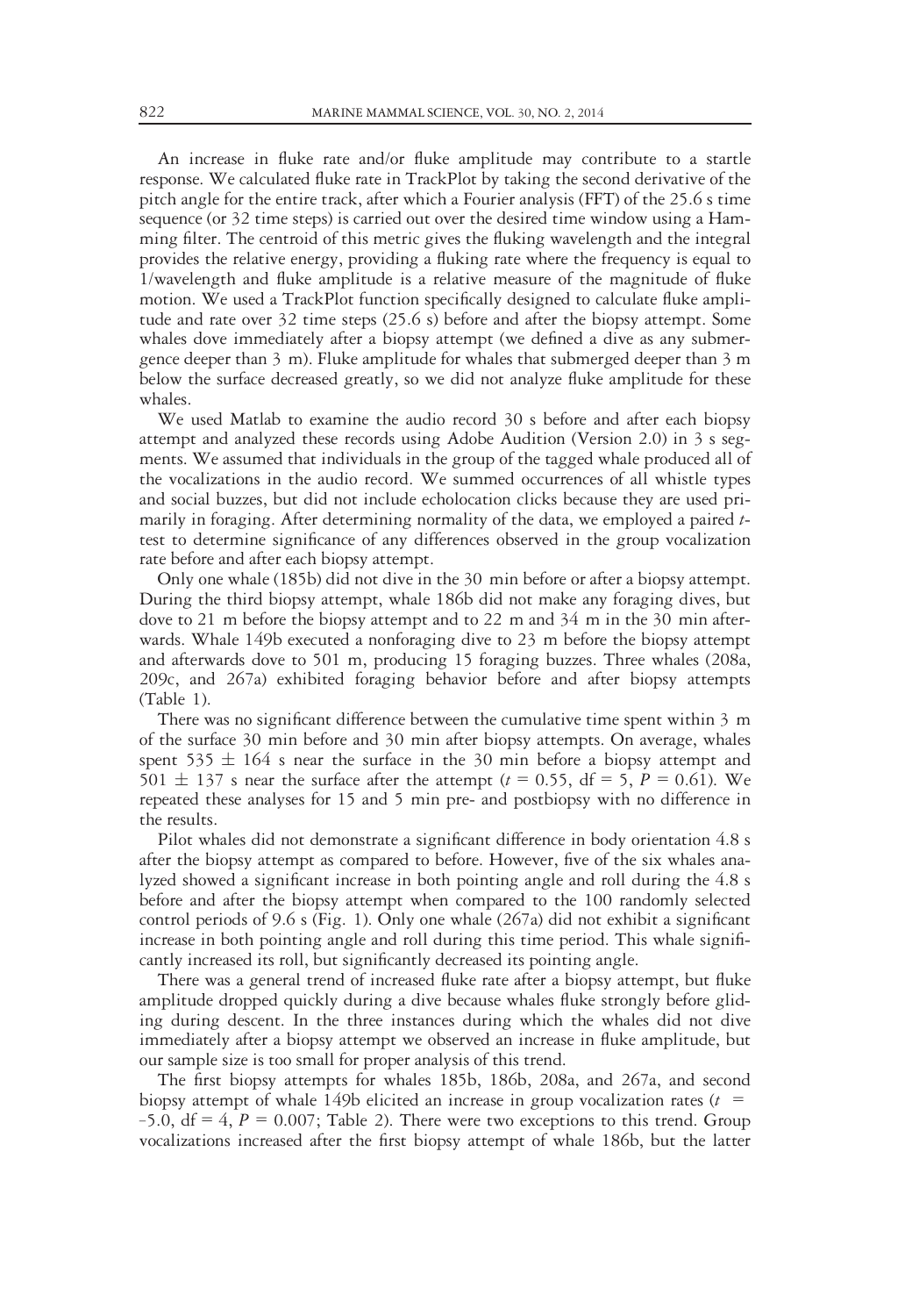| clicks present?<br>Echolocation<br>$Y$ es<br>Yes<br>Yes<br>$\overline{Z}$  | Table 1. Foraging behavior of short-finned pilot whales 30 min before and after each biopsy attempt. Foraging dives are defined as submergences dee-<br>the whale produced echolocation clicks and buzzes. Whales 185b and 186b did not exhibit any foraging dives. | 30 min after biopsy attempt<br>30 min before biopsy attempt | Mean $\pm$ SD<br>Rate of<br>Rate of | depth<br>buzzes<br>Echolocation<br>Rate of<br>Mean $\pm$ SD<br>buzzes | $\binom{m}{m}$<br>(buzzes/min)<br>clicks present?<br>foraging dives<br>depth (m)<br>buzzes/min) | 0.03<br>$Y$ es<br>0.03<br>$307 \pm 8$<br>0.25 | 276<br>0.20<br>Yes<br>0.03<br>202<br>0.18 | $70 + 54$<br>$-51$<br>$Y$ es<br>0.05<br>281<br>1.04 | 501<br>142<br>Yes<br>0.03<br>$\mathop{\mathsf{X}}\nolimits$ |
|----------------------------------------------------------------------------|---------------------------------------------------------------------------------------------------------------------------------------------------------------------------------------------------------------------------------------------------------------------|-------------------------------------------------------------|-------------------------------------|-----------------------------------------------------------------------|-------------------------------------------------------------------------------------------------|-----------------------------------------------|-------------------------------------------|-----------------------------------------------------|-------------------------------------------------------------|
| ng dives<br>$\frac{1}{2}$<br>$4$ /min<br>Rate of<br>/min<br>).4<br>foragii |                                                                                                                                                                                                                                                                     |                                                             |                                     |                                                                       | agged                                                                                           |                                               |                                           |                                                     |                                                             |
| per than 20 m during which<br>Year<br>2010<br>2010                         |                                                                                                                                                                                                                                                                     | Whale data                                                  |                                     |                                                                       |                                                                                                 |                                               | 209c<br>267a                              |                                                     | 49b(2)                                                      |

NOTES 823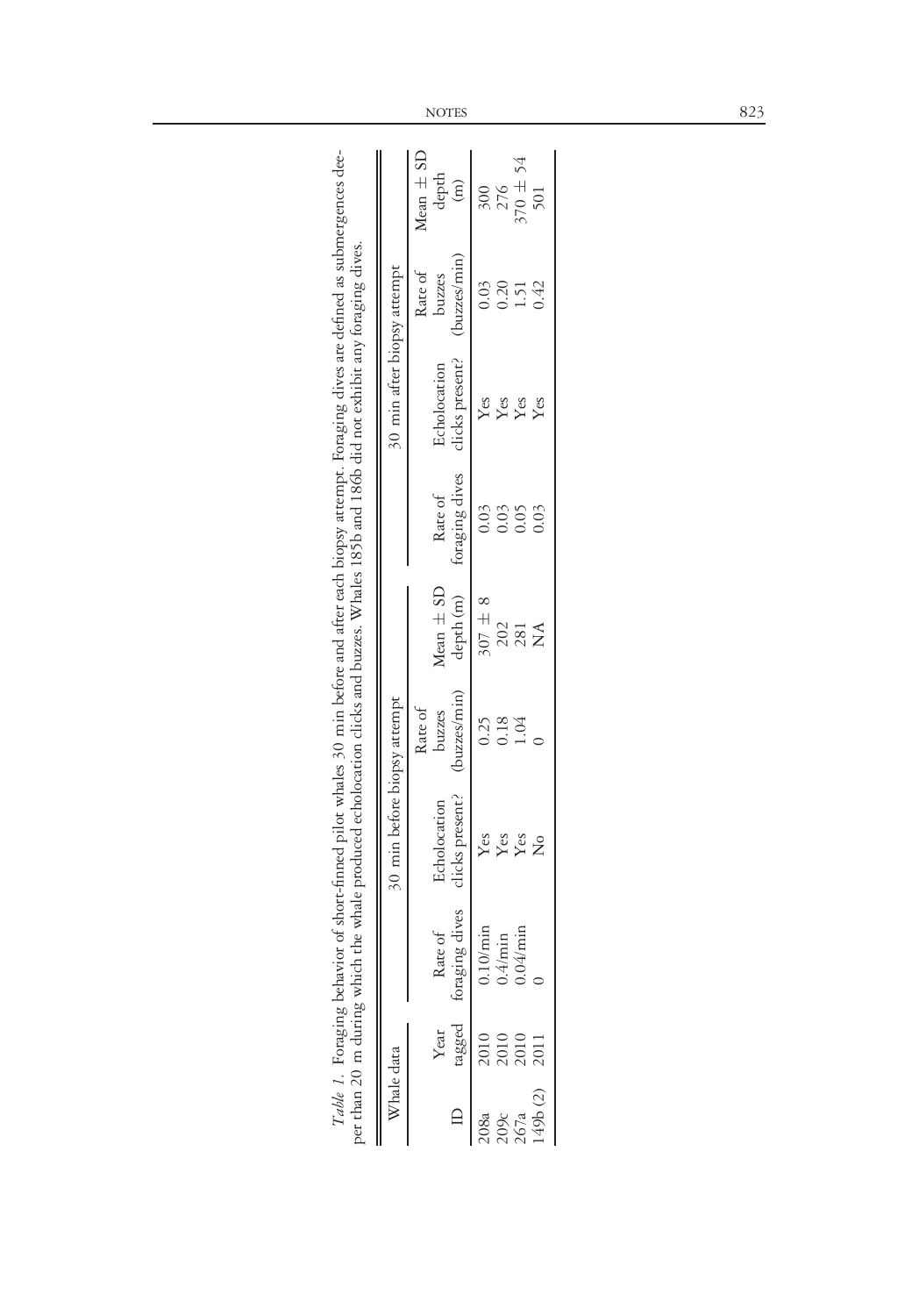| Table 2. Group vocalization rate for 30 s before and after each biopsy attempt, rates are pro- |
|------------------------------------------------------------------------------------------------|
| vided in vocalizations per minute. We attempted to biopsy whale 186b three times before we     |
| were successful, with the previous two attempts contacting the whale without retrieving a tis- |
| sue sample. Group size was determined to be all individuals within 30 m (or 10 body lengths)   |
| of the focal, or tagged, pilot whale.                                                          |

| Whale ID | Vocalization rate<br>prebiopsy attempt | Vocalization rate<br>postbiopsy attempt | Group size  |  |
|----------|----------------------------------------|-----------------------------------------|-------------|--|
| 185b     | $\left( \right)$                       | 18                                      | Unavailable |  |
| 186b(1)  | 16                                     | 42                                      | $12 - 14$   |  |
| 186b(2)  | 24                                     | 30                                      | $12 - 14$   |  |
| 186b(3)  | 38                                     | 34                                      | $12 - 14$   |  |
| 208a     | 24                                     | 42                                      | Unavailable |  |
| 209c     | 34                                     | $\Omega$                                | 4           |  |
| 267a     |                                        | 16                                      |             |  |
| 149b(2)  | $\bigcirc$                             | 12                                      | 16          |  |

two attempts did not elicit significant increases, although the vocalization rate remained high. The group containing whale 209c was the only group to show a significant decrease in group vocalization rate following the biopsy attempt.

Our study, albeit based on a small sample size, provides the first quantitative behavioral responses of short-finned pilot whales to biopsy sampling. Our most important finding is that we found no evidence that biopsy sampling disrupted foraging behavior, as the three animals that were foraging before the biopsy attempt continued to do so afterwards. The most striking change in behavior we observed was for whale 149b, which began to forage immediately after the biopsy attempt. This metric is tied to the health of the sampled whales and suggests that biopsy sampling does not impart a short term detriment to this important aspect of their behavior.

Sampled whales showed an increase in absolute change in body orientation and submergence was a common immediate reaction to biopsy attempts, although there was no overall change in time spent within 3 m of the surface. There was typically (although not always) an increase in group vocalization rates in response to initial biopsy attempts (see Table 3 for a synthesis). Our results support Noren and Mocklin's (2011) findings of an ephemeral and generally low intensity response to biopsy sampling in terms of behavioral state, body orientation, surface time, and fluke amplitude and rate. The most striking response was an increase in group vocalization rate 30 s after an initial biopsy attempt was made for most, but not all, whales.

Taken together, our fine-scale measurements constitute a quantitative description of a startle response (Noren and Mocklin 2011). No whales showed a difference in their absolute change in body orientation before the biopsy attempt as compared to after the biopsy attempt. However, five of the six whales showed a temporary increase in absolute change in body orientation during the biopsy attempt, when compared to nonbiopsy control periods. We conclude that these whales exhibited a startle response in the form of a "flinch," an ephemeral change in body orientation in response to the biopsy attempt process that lasts several seconds. This flinch is likely in response to not only the penetration of the biopsy dart, but also to our vessel, which approached within 5–10 m from the focal whale during the biopsy attempt. However, some whales did not react until the moment the dart was heard on the DTAG audio record. This may indicate that some whales respond more to the biopsy dart, while others may respond more to the vessel approach (Fig. 1).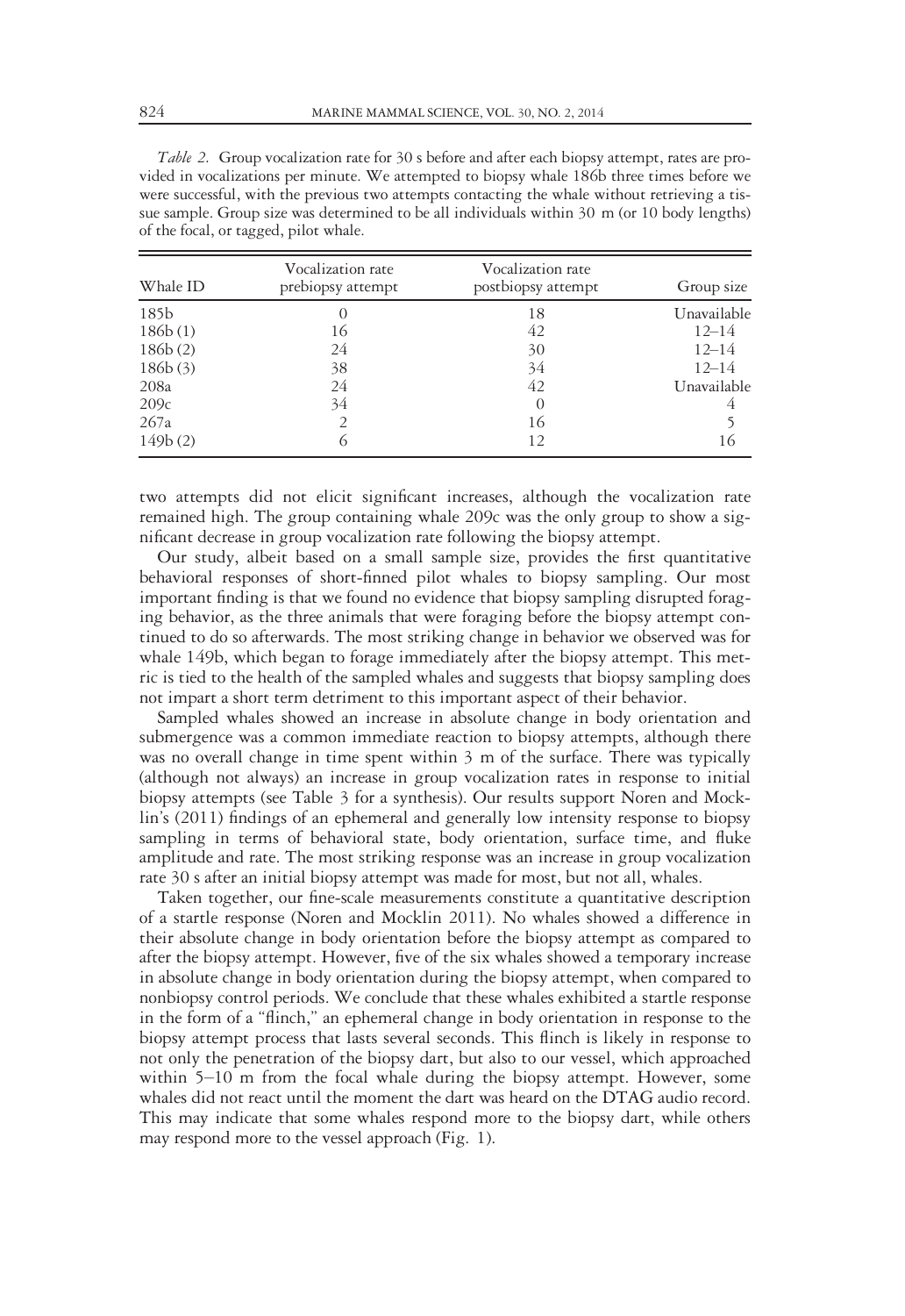Table 3. A synthesis table for all parameters measured for each incidence of attempted biopsy sampling. First column is whale ID with the biopsy attempt number in parentheses. The second column is time lapsed between DTAG attachment and biopsy attempt. Third column is results of the effect of the biopsy attempt on foraging behavior, followed by the effect on surface interval to dive time ratio, then whether the entire biopsy sampling process elicited an absolute significant change in body orientation. The sixth column provides which whales submerged deeper than 3 m after a biopsy attempt, followed by the description of increase or decrease of fluke amplitude, fluke rate, and group vocalization rate, respectively.

| Whale<br>ID | Time<br>lapsed | Foraging<br>behavior | Body<br>flinch | Submergence<br>after<br>biopsy | Fluke<br>amplitude | Fluke<br>rate | Group<br>vocalization<br>rate |
|-------------|----------------|----------------------|----------------|--------------------------------|--------------------|---------------|-------------------------------|
| 185b        | 0:54:56        | NA                   | Yes            | Yes                            | Decrease           | Decrease      | Increase                      |
| 186b(1)     | 0:45:07        | NA                   | Yes            | <b>Yes</b>                     | Decrease           | Increase      | Increase                      |
| 186b(2)     | 0:52:28        | NA                   | Yes            | <b>Yes</b>                     | Decrease           | Increase      | Increase                      |
| 186b(3)     | 1:22:38        | NA                   | Yes            | Yes                            | Decrease           | Decrease      | Decrease                      |
| 208a        | 0:34:54        | Unaffected           | Yes            | Yes                            | Decrease           | Decrease      | Increase                      |
| 209c        | 2:35:47        | Unaffected           | Yes            | No                             | Increase           | Increase      | Decrease                      |
| 267a        | 0:08:19        | Unaffected           | Yes            | $\rm No$                       | Increase           | Increase      | Increase                      |
| 149b(2)     | 3:45:26        | Unaffected           | Yes            | No                             | Increase           | Increase      | Increase                      |

In summary, analysis of data from the DTAG provided us with continuous observations of foraging behavior, time spent near the surface, three-dimensional body orientation, fluking rate and fluking amplitude, and group vocalization rate for the tagged whales. We acknowledge that our sample size is small and reactions to biopsy sampling vary from individual to individual as noted in Noren and Mocklin (2011). Nevertheless, we conclude that short-finned pilot whales demonstrate a low level of response to biopsy attempts, similar to that described qualitatively for other species of odontocetes. Our quantification of the behavioral reactions of short-finned pilot whales to remote biopsy sampling has, in large part, agreed with the findings of Noren and Mocklin (2011). Our study has provided quantitative measures that demonstrate the response of short-finned pilot whales to biopsy attempts is transitory, unlikely to cause any long-lasting behavioral changes, or exert any effect on the fitness of the sampled individual. It would be interesting to employ the approach used here with other odontocete species (particularly those with different patterns of social organization) and with mysticetes to replicate Noren and Mocklin's (2011) metaanalysis with a more quantitative set of response measures.

## **ACKNOWLEDGMENTS**

We thank Frants Jensen and Lynne Williams for assistance with the analysis of acoustic data, Colin Ware for creating an output for fluke rate and fluke amplitude, and Alessandro Bocconcelli, Laela Sayigh, Peter Tyack, and Tom Hurst for assistance with DTAGs and field work. Biopsy samples were collected under MMPA Permit 779-1663 and Duke University Institutional Animal Care and Use Committee Protocol A194-09-07. We thank Keith Mullin and Kathy Foley, from the Southeast Fisheries Science Center, for allowing us to work under their permit. Funding for this work was provided by Environmental Conservation–Marine Resources Naval Facilities Engineering Command Atlantic and NOAA, through the Cooperative Institute for the North Atlantic Region.